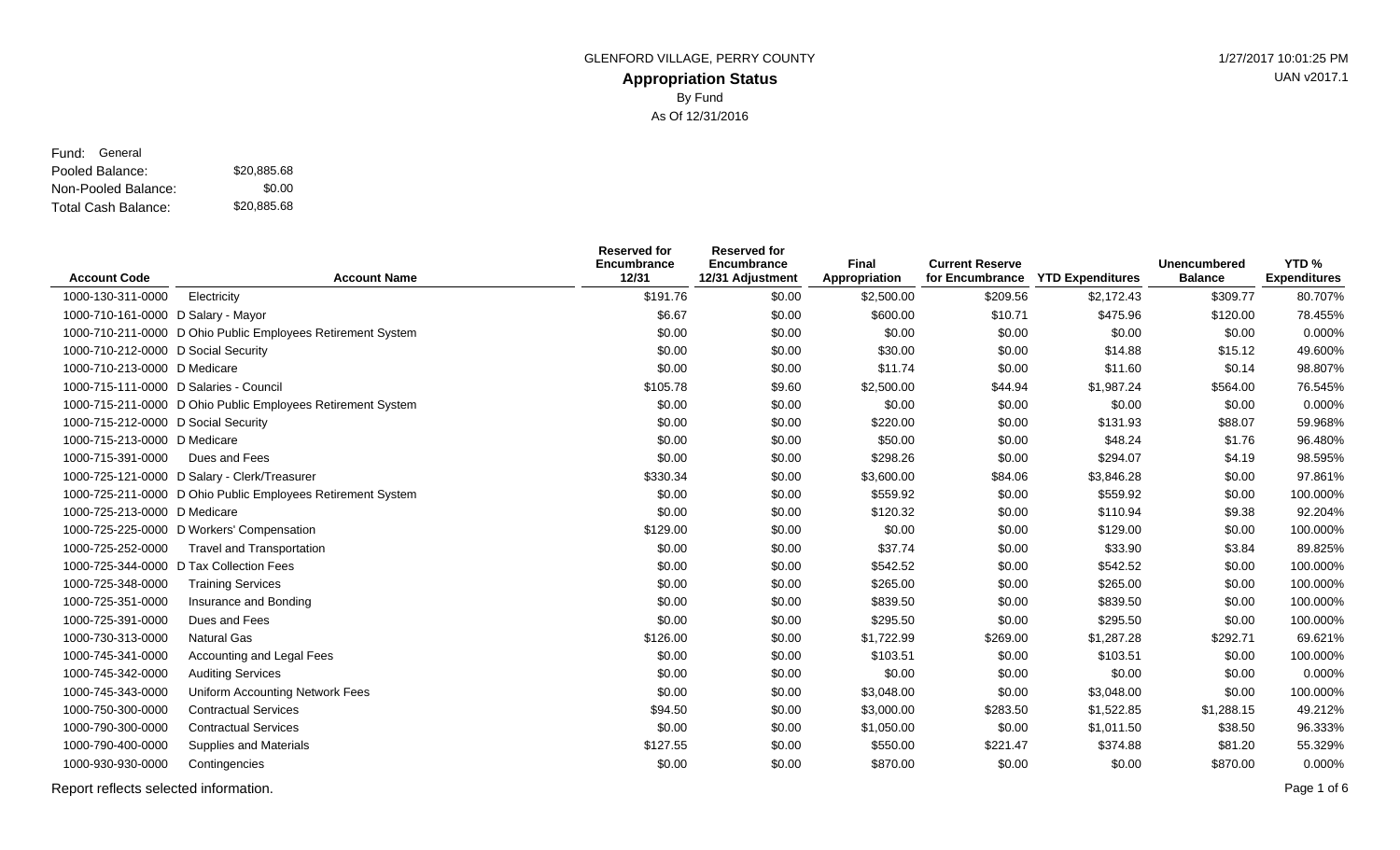#### GLENFORD VILLAGE, PERRY COUNTY **1/27/2017 10:01:25 PM**

### **Appropriation Status**

By Fund

As Of 12/31/2016

| <b>Account Code</b>        |                                              | <b>Account Name</b> |                            | <b>Reserved for</b><br>Encumbrance<br>12/31 | <b>Reserved for</b><br>Encumbrance<br>12/31 Adjustment | <b>Final</b><br>Appropriation | <b>Current Reserve</b><br>for Encumbrance | <b>YTD Expenditures</b> | <b>Unencumbered</b><br><b>Balance</b> | YTD <sub>%</sub><br><b>Expenditures</b> |
|----------------------------|----------------------------------------------|---------------------|----------------------------|---------------------------------------------|--------------------------------------------------------|-------------------------------|-------------------------------------------|-------------------------|---------------------------------------|-----------------------------------------|
|                            |                                              |                     | <b>General Fund Total:</b> | \$1,111.60                                  | \$9.60                                                 | \$22,815.00                   | \$1,123.24                                | \$19,106.93             | \$3,686.83                            | 79.888%                                 |
|                            | Fund: Street Construction, Maint. and Repair |                     |                            |                                             |                                                        |                               |                                           |                         |                                       |                                         |
| Pooled Balance:            | \$14,599.06                                  |                     |                            |                                             |                                                        |                               |                                           |                         |                                       |                                         |
| Non-Pooled Balance:        | \$0.00                                       |                     |                            |                                             |                                                        |                               |                                           |                         |                                       |                                         |
| <b>Total Cash Balance:</b> | \$14,599.06                                  |                     |                            |                                             |                                                        |                               |                                           |                         |                                       |                                         |

| <b>Account Code</b> | <b>Account Name</b>                                | <b>Reserved for</b><br><b>Encumbrance</b><br>12/31 | <b>Reserved for</b><br>Encumbrance<br>12/31 Adjustment | <b>Final</b><br>Appropriation | <b>Current Reserve</b><br>for Encumbrance | <b>YTD Expenditures</b> | <b>Unencumbered</b><br><b>Balance</b> | YTD <sub>%</sub><br><b>Expenditures</b> |
|---------------------|----------------------------------------------------|----------------------------------------------------|--------------------------------------------------------|-------------------------------|-------------------------------------------|-------------------------|---------------------------------------|-----------------------------------------|
| 2011-620-300-0000   | <b>Contractual Services</b>                        | \$0.00                                             | \$0.00                                                 | \$1,000.00                    | \$0.00                                    | \$775.20                | \$224.80                              | 77.520%                                 |
|                     | 2011-620-344-0000 D Tax Collection Fees            | \$0.00                                             | \$0.00                                                 | \$45.00                       | \$0.00                                    | \$44.34                 | \$0.66                                | 98.533%                                 |
| 2011-620-400-0000   | Supplies and Materials                             | \$0.00                                             | \$0.00                                                 | \$2,000.00                    | \$45.00                                   | \$1,748.71              | \$206.29                              | 87.436%                                 |
| 2011-620-430-0000   | Repairs and Maintenance                            | \$0.00                                             | \$0.00                                                 | \$475.00                      | \$0.00                                    | \$117.00                | \$358.00                              | 24.632%                                 |
| 2011-620-500-0000   | Capital Outlay                                     | \$0.00                                             | \$0.00                                                 | \$8,000.00                    | \$0.00                                    | \$0.00                  | \$8,000.00                            | 0.000%                                  |
| 2011-630-400-0000   | Supplies and Materials                             | \$0.00                                             | \$0.00                                                 | \$400.00                      | \$0.00                                    | \$399.00                | \$1.00                                | 99.750%                                 |
| 2011-730-300-0000   | <b>Contractual Services</b>                        | \$0.00                                             | \$0.00                                                 | \$4,000.00                    | \$0.00                                    | \$3,442.98              | \$557.02                              | 86.075%                                 |
| 2011-730-311-0000   | Electricity                                        | \$166.22                                           | \$0.00                                                 | \$1,500.00                    | \$174.72                                  | \$1,259.75              | \$231.75                              | 75.605%                                 |
| 2011-730-352-0000   | <b>Property Insurance Premiums</b>                 | \$0.00                                             | \$0.00                                                 | \$750.00                      | \$0.00                                    | \$739.50                | \$10.50                               | 98.600%                                 |
| 2011-730-420-0000   | <b>Operating Supplies and Materials</b>            | \$0.00                                             | \$0.00                                                 | \$1,000.00                    | \$18.59                                   | \$332.77                | \$648.64                              | 33.277%                                 |
| 2011-730-431-0000   | Repairs and Maintenance of Buildings and Land      | \$0.00                                             | \$0.00                                                 | \$700.00                      | \$0.00                                    | \$341.43                | \$358.57                              | 48.776%                                 |
| 2011-745-342-0000   | <b>Auditing Services</b>                           | \$0.00                                             | \$0.00                                                 | \$0.00                        | \$0.00                                    | \$0.00                  | \$0.00                                | 0.000%                                  |
|                     | Street Construction, Maint. and Repair Fund Total: | \$166.22                                           | \$0.00                                                 | \$19,870.00                   | \$238.31                                  | \$9,200.68              | \$10,597.23                           | 45.920%                                 |

| Fund: State Highway |             |
|---------------------|-------------|
| Pooled Balance:     | \$10.964.86 |
| Non-Pooled Balance: | \$0.00      |
| Total Cash Balance: | \$10,964.86 |

|                     |                     | <b>Reserved for</b> | <b>Reserved for</b> |               |                        |                         |                |                  |
|---------------------|---------------------|---------------------|---------------------|---------------|------------------------|-------------------------|----------------|------------------|
|                     |                     | Encumbrance         | Encumbrance         | Fina          | <b>Current Reserve</b> |                         | Unencumbered   | YTD <sub>%</sub> |
| <b>Account Code</b> | <b>Account Name</b> | 12/31               | 12/31 Adiustment    | Appropriation | for Encumbrance        | <b>YTD Expenditures</b> | <b>Balance</b> | Expenditures     |

UAN v2017.1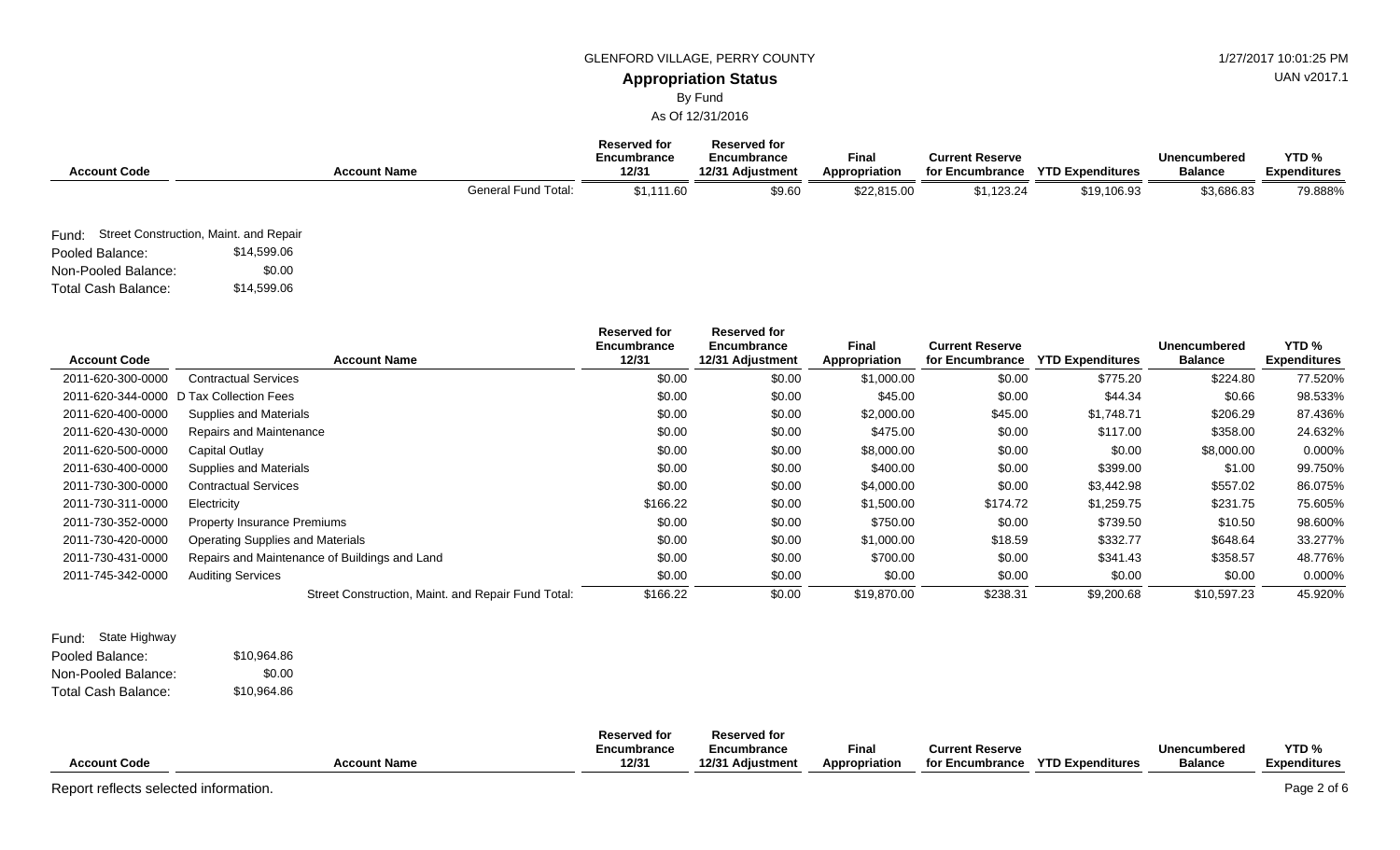# By Fund

As Of 12/31/2016

| <b>Account Code</b> | <b>Account Name</b>         | <b>Reserved for</b><br>Encumbrance<br>12/31 | Reserved for<br>Encumbrance<br>12/31 Adjustment | <b>Final</b><br>Appropriation | <b>Current Reserve</b><br>for Encumbrance | <b>YTD Expenditures</b> | <b>Unencumbered</b><br><b>Balance</b> | YTD %<br><b>Expenditures</b> |
|---------------------|-----------------------------|---------------------------------------------|-------------------------------------------------|-------------------------------|-------------------------------------------|-------------------------|---------------------------------------|------------------------------|
| 2021-620-300-0000   | <b>Contractual Services</b> | \$0.00                                      | \$0.00                                          | \$2,500.00                    | \$0.00                                    | \$625.00                | \$1,875.00                            | 25.000%                      |
| 2021-620-400-0000   | Supplies and Materials      | \$0.00                                      | \$0.00                                          | \$0.00                        | \$0.00                                    | \$0.00                  | \$0.00                                | 0.000%                       |
| 2021-620-500-0000   | Capital Outlay              | \$0.00                                      | \$0.00                                          | \$7,000.00                    | \$0.00                                    | \$0.00                  | \$7,000.00                            | 0.000%                       |
| 2021-650-311-0000   | Electricity                 | \$22.98                                     | \$0.00                                          | \$300.00                      | \$23.65                                   | \$277.98                | \$21.35                               | 86.067%                      |
| 2021-670-300-0000   | <b>Contractual Services</b> | \$0.00                                      | \$0.00                                          | \$0.00                        | \$0.00                                    | \$0.00                  | \$0.00                                | 0.000%                       |
| 2021-670-430-0000   | Repairs and Maintenance     | \$0.00                                      | \$0.00                                          | \$0.00                        | \$0.00                                    | \$0.00                  | \$0.00                                | 0.000%                       |
|                     | State Highway Fund Total:   | \$22.98                                     | \$0.00                                          | \$9,800.00                    | \$23.65                                   | \$902.98                | \$8,896.35                            | 9.193%                       |

| Fund: Parks and Recreation |            |
|----------------------------|------------|
| Pooled Balance:            | \$6.418.21 |
| Non-Pooled Balance:        | \$0.00     |
| Total Cash Balance:        | \$6,418.21 |

| <b>Account Code</b> |                             | <b>Account Name</b>              | <b>Reserved for</b><br>Encumbrance<br>12/31 | <b>Reserved for</b><br>Encumbrance<br>12/31 Adjustment | <b>Final</b><br>Appropriation | <b>Current Reserve</b><br>for Encumbrance | <b>YTD Expenditures</b> | Unencumbered<br><b>Balance</b> | YTD <sub>%</sub><br><b>Expenditures</b> |
|---------------------|-----------------------------|----------------------------------|---------------------------------------------|--------------------------------------------------------|-------------------------------|-------------------------------------------|-------------------------|--------------------------------|-----------------------------------------|
| 2041-730-300-0000   | <b>Contractual Services</b> |                                  | \$0.00                                      | \$0.00                                                 | \$1,500.00                    | \$0.00                                    | \$1,490.00              | \$10.00                        | 99.333%                                 |
| 2041-730-311-0000   | Electricity                 |                                  | \$29.40                                     | \$0.00                                                 | \$500.00                      | \$26.46                                   | \$441.82                | \$61.12                        | 83.457%                                 |
| 2041-730-400-0000   | Supplies and Materials      |                                  | \$0.00                                      | \$0.00                                                 | \$1,000.00                    | \$27.00                                   | \$665.36                | \$307.64                       | 66.536%                                 |
| 2041-730-430-0000   | Repairs and Maintenance     |                                  | \$0.00                                      | \$0.00                                                 | \$700.00                      | \$0.00                                    | \$352.36                | \$347.64                       | 50.337%                                 |
|                     |                             | Parks and Recreation Fund Total: | \$29.40                                     | \$0.00                                                 | \$3,700.00                    | \$53.46                                   | \$2,949.54              | \$726.40                       | 79.089%                                 |

Pooled Balance: \$49,903.59 Non-Pooled Balance: Total Cash Balance: Fund: Water Operating \$0.00 \$49,903.59

| <b>Account Code</b>                   | <b>Account Name</b>         | <b>Reserved for</b><br>Encumbrance<br>12/31 | <b>Reserved for</b><br>Encumbrance<br>12/31 Adjustment | <b>Final</b><br>Appropriation | <b>Current Reserve</b><br>for Encumbrance | <b>YTD Expenditures</b> | Unencumbered<br><b>Balance</b> | YTD <sub>%</sub><br><b>Expenditures</b> |
|---------------------------------------|-----------------------------|---------------------------------------------|--------------------------------------------------------|-------------------------------|-------------------------------------------|-------------------------|--------------------------------|-----------------------------------------|
| 5101-531-300-0000                     | <b>Contractual Services</b> | \$0.00                                      | \$0.00                                                 | \$8,307.33                    | \$0.00                                    | \$8,307.33              | \$0.00                         | 100.000%                                |
| 5101-531-391-0000                     | Dues and Fees               | \$0.00                                      | \$0.00                                                 | \$318.72                      | \$0.00                                    | \$318.72                | \$0.00                         | 100.000%                                |
| Report reflects selected information. |                             |                                             |                                                        |                               |                                           |                         |                                | Page 3 of 6                             |

UAN v2017.1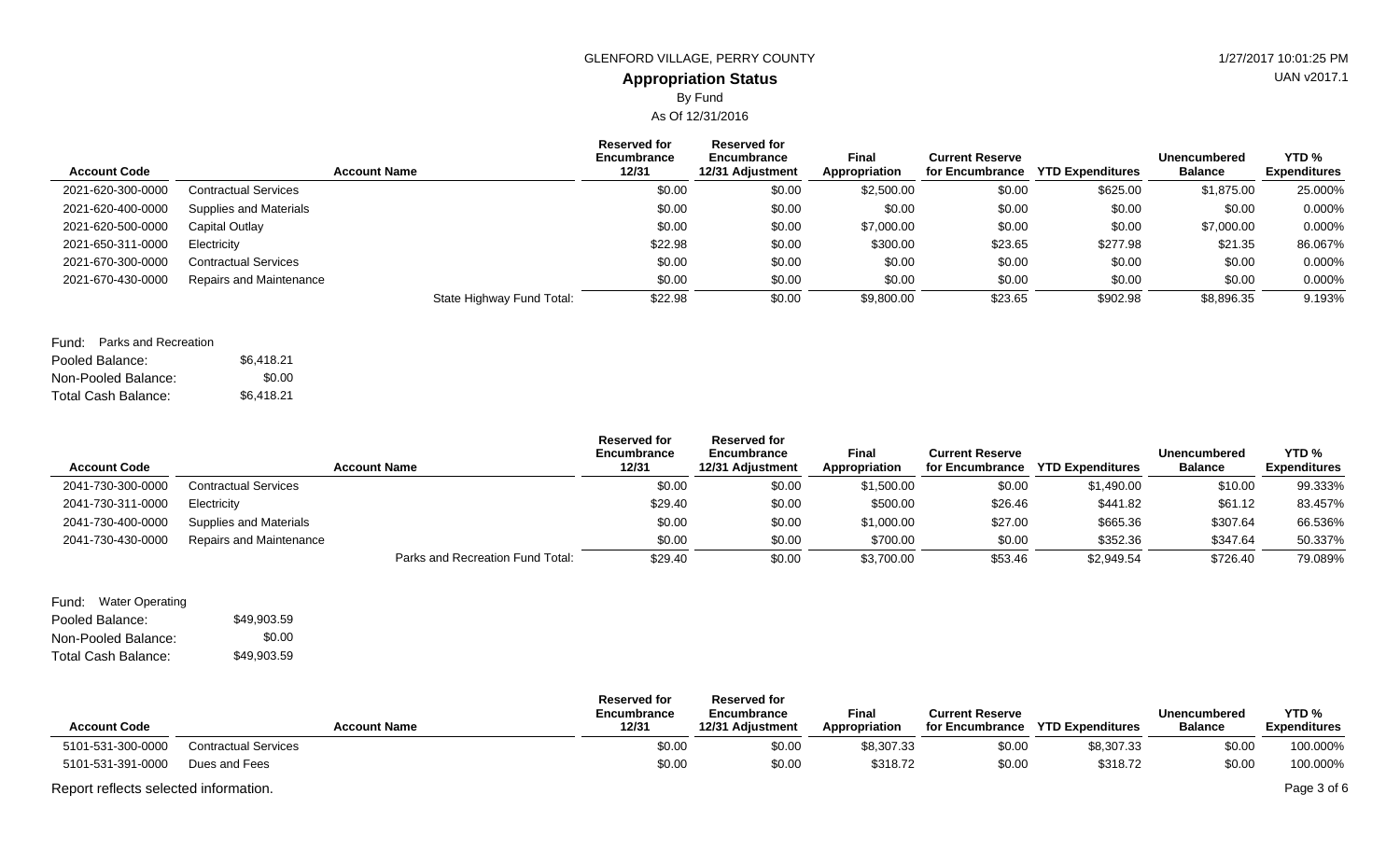By Fund

As Of 12/31/2016

| <b>Account Code</b>                   | <b>Account Name</b>                                         | <b>Reserved for</b><br>Encumbrance<br>12/31 | <b>Reserved for</b><br>Encumbrance<br>12/31 Adjustment | Final<br>Appropriation | <b>Current Reserve</b><br>for Encumbrance | <b>YTD Expenditures</b> | <b>Unencumbered</b><br><b>Balance</b> | YTD%<br><b>Expenditures</b> |
|---------------------------------------|-------------------------------------------------------------|---------------------------------------------|--------------------------------------------------------|------------------------|-------------------------------------------|-------------------------|---------------------------------------|-----------------------------|
| 5101-532-100-0000 D Personal Services |                                                             | \$359.36                                    | \$0.00                                                 | \$4,200.00             | \$98.07                                   | \$4,461.29              | \$0.00                                | 97.849%                     |
|                                       | 5101-532-211-0000 D Ohio Public Employees Retirement System | \$0.00                                      | \$0.00                                                 | \$588.00               | \$0.00                                    | \$560.04                | \$27.96                               | 95.245%                     |
| 5101-532-213-0000 D Medicare          |                                                             | \$0.00                                      | \$0.00                                                 | \$92.43                | \$0.00                                    | \$92.43                 | \$0.00                                | 100.000%                    |
|                                       | 5101-532-225-0000 D Workers' Compensation                   | \$0.00                                      | \$0.00                                                 | \$25.57                | \$0.00                                    | \$0.00                  | \$25.57                               | 0.000%                      |
| 5101-532-240-0000                     | D Unemployment Compensation                                 | \$0.00                                      | \$0.00                                                 | \$0.00                 | \$0.00                                    | \$0.00                  | \$0.00                                | 0.000%                      |
| 5101-532-300-0000                     | <b>Contractual Services</b>                                 | \$0.00                                      | \$0.00                                                 | \$2,044.00             | \$0.00                                    | \$2,043.33              | \$0.67                                | 99.967%                     |
| 5101-532-320-0000                     | Communications, Printing and Advertising                    | \$504.14                                    | \$120.00                                               | \$15.55                | \$0.00                                    | \$399.69                | \$0.00                                | 100.000%                    |
| 5101-532-321-0000                     | Telephone                                                   | \$107.68                                    | \$0.00                                                 | \$1,200.00             | \$117.23                                  | \$1,186.66              | \$3.79                                | 90.745%                     |
| 5101-532-322-0000                     | Postage                                                     | \$0.00                                      | \$0.00                                                 | \$700.00               | \$0.00                                    | \$368.24                | \$331.76                              | 52.606%                     |
| 5101-532-340-0000                     | <b>Professional and Technical Services</b>                  | \$0.00                                      | \$0.00                                                 | \$758.40               | \$192.50                                  | \$0.00                  | \$565.90                              | 0.000%                      |
| 5101-532-400-0000                     | Supplies and Materials                                      | \$0.00                                      | \$0.00                                                 | \$1,000.00             | \$264.85                                  | \$82.15                 | \$653.00                              | 8.215%                      |
| 5101-533-300-0000                     | <b>Contractual Services</b>                                 | \$2,331.29                                  | \$0.00                                                 | \$30,000.00            | \$2,452.38                                | \$29,101.03             | \$777.88                              | 90.009%                     |
| 5101-534-300-0000                     | <b>Contractual Services</b>                                 | \$0.00                                      | \$0.00                                                 | \$800.00               | \$19.45                                   | \$417.42                | \$363.13                              | 52.178%                     |
| 5101-535-300-0000                     | <b>Contractual Services</b>                                 | \$0.00                                      | \$0.00                                                 | \$7,000.00             | \$0.00                                    | \$3,562.50              | \$3,437.50                            | 50.893%                     |
| 5101-535-311-0000                     | Electricity                                                 | \$231.41                                    | \$0.00                                                 | \$3,000.00             | \$326.71                                  | \$2,424.60              | \$480.10                              | 75.032%                     |
| 5101-535-400-0000                     | <b>Supplies and Materials</b>                               | \$260.00                                    | \$227.00                                               | \$8,000.00             | \$1,100.00                                | \$3,191.77              | \$3,741.23                            | 39.733%                     |
| 5101-535-430-0000                     | Repairs and Maintenance                                     | \$0.00                                      | \$0.00                                                 | \$2,000.00             | \$0.00                                    | \$0.00                  | \$2,000.00                            | 0.000%                      |
| 5101-539-351-0000                     | Insurance and Bonding                                       | \$0.00                                      | \$0.00                                                 | \$1,000.00             | \$0.00                                    | \$739.50                | \$260.50                              | 73.950%                     |
| 5101-539-400-0000                     | Supplies and Materials                                      | \$0.00                                      | \$0.00                                                 | \$500.00               | \$0.00                                    | \$43.90                 | \$456.10                              | 8.780%                      |
| 5101-539-430-0000                     | Repairs and Maintenance                                     | \$0.00                                      | \$0.00                                                 | \$500.00               | \$0.00                                    | \$75.00                 | \$425.00                              | 15.000%                     |
| 5101-745-341-0000                     | Accounting and Legal Fees                                   | \$0.00                                      | \$0.00                                                 | \$2,000.00             | \$0.00                                    | \$33.00                 | \$1,967.00                            | 1.650%                      |
| 5101-800-590-0000                     | Other - Capital Outlay                                      | \$0.00                                      | \$0.00                                                 | \$5,000.00             | \$0.00                                    | \$0.00                  | \$5,000.00                            | 0.000%                      |
| 5101-850-710-0000                     | Principal                                                   | \$0.00                                      | \$0.00                                                 | \$9,361.74             | \$0.00                                    | \$9,214.94              | \$146.80                              | 98.432%                     |
| 5101-850-720-0000                     | Interest                                                    | \$0.00                                      | \$0.00                                                 | \$638.26               | \$0.00                                    | \$638.26                | \$0.00                                | 100.000%                    |
|                                       | Water Operating Fund Total:                                 | \$3,793.88                                  | \$347.00                                               | \$89,050.00            | \$4,571.19                                | \$67,261.80             | \$20,663.89                           | 72.718%                     |

#### Pooled Balance: \$18,147.09 Non-Pooled Balance: Total Cash Balance: Fund: Sewer Operating \$0.00 \$18,147.09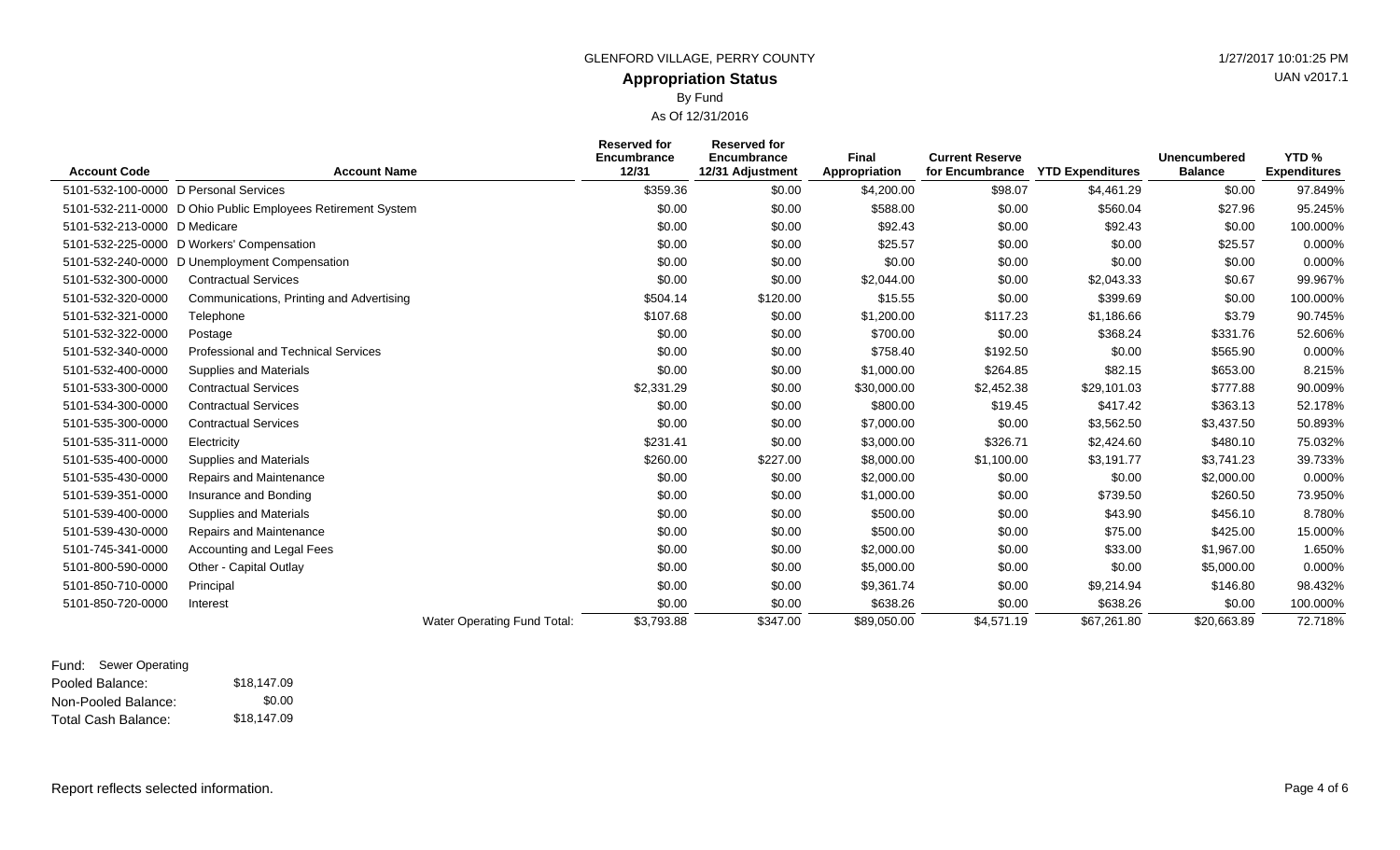By Fund

As Of 12/31/2016

|                                       |                                                             | <b>Reserved for</b><br>Encumbrance | <b>Reserved for</b><br>Encumbrance | <b>Final</b>  | <b>Current Reserve</b> |                         | <b>Unencumbered</b> | YTD <sub>%</sub>    |
|---------------------------------------|-------------------------------------------------------------|------------------------------------|------------------------------------|---------------|------------------------|-------------------------|---------------------|---------------------|
| <b>Account Code</b>                   | <b>Account Name</b>                                         | 12/31                              | 12/31 Adjustment                   | Appropriation | for Encumbrance        | <b>YTD Expenditures</b> | <b>Balance</b>      | <b>Expenditures</b> |
| 5201-541-300-0000                     | <b>Contractual Services</b>                                 | \$1,651.86                         | \$0.00                             | \$12,000.00   | \$0.00                 | \$13,651.86             | \$0.00              | 100.000%            |
| 5201-541-310-0000                     | Utilities                                                   | \$0.00                             | \$0.00                             | \$0.00        | \$0.00                 | \$0.00                  | \$0.00              | 0.000%              |
| 5201-541-392-0000                     | <b>Buildings and Other Structures</b>                       | \$0.00                             | \$0.00                             | \$0.00        | \$0.00                 | \$0.00                  | \$0.00              | 0.000%              |
| 5201-541-400-0000                     | <b>Supplies and Materials</b>                               | \$0.00                             | \$0.00                             | \$0.00        | \$0.00                 | \$0.00                  | \$0.00              | 0.000%              |
| 5201-541-430-0000                     | Repairs and Maintenance                                     | \$0.00                             | \$0.00                             | \$0.00        | \$0.00                 | \$0.00                  | \$0.00              | 0.000%              |
| 5201-542-100-0000 D Personal Services |                                                             | \$359.36                           | \$0.00                             | \$4,500.00    | \$98.07                | \$4,461.29              | \$300.00            | 91.808%             |
|                                       | 5201-542-211-0000 D Ohio Public Employees Retirement System | \$0.00                             | \$0.00                             | \$588.00      | \$0.00                 | \$560.04                | \$27.96             | 95.245%             |
| 5201-542-213-0000 D Medicare          |                                                             | \$0.00                             | \$0.00                             | \$92.43       | \$0.00                 | \$92.43                 | \$0.00              | 100.000%            |
|                                       | 5201-542-225-0000 D Workers' Compensation                   | \$0.00                             | \$0.00                             | \$0.00        | \$0.00                 | \$0.00                  | \$0.00              | 0.000%              |
|                                       | 5201-542-240-0000 D Unemployment Compensation               | \$0.00                             | \$0.00                             | \$0.00        | \$0.00                 | \$0.00                  | \$0.00              | 0.000%              |
| 5201-542-252-0000                     | <b>Travel and Transportation</b>                            | \$0.00                             | \$0.00                             | \$0.00        | \$0.00                 | \$0.00                  | \$0.00              | 0.000%              |
| 5201-542-300-0000                     | <b>Contractual Services</b>                                 | \$0.00                             | \$0.00                             | \$450.00      | \$0.00                 | \$450.00                | \$0.00              | 100.000%            |
| 5201-542-321-0000                     | Telephone                                                   | \$1.88                             | \$0.00                             | \$2,955.13    | \$108.62               | \$2,848.39              | \$0.00              | 96.327%             |
| 5201-542-322-0000                     | Postage                                                     | \$0.00                             | \$0.00                             | \$352.70      | \$0.00                 | \$352.70                | \$0.00              | 100.000%            |
| 5201-542-350-0000                     | Insurance and Bonding Services                              | \$0.00                             | \$0.00                             | \$739.50      | \$0.00                 | \$739.50                | \$0.00              | 100.000%            |
| 5201-542-391-0000                     | Dues and Fees                                               | \$0.00                             | \$0.00                             | \$345.00      | \$0.00                 | \$345.00                | \$0.00              | 100.000%            |
| 5201-542-400-0000                     | <b>Supplies and Materials</b>                               | \$0.00                             | \$0.00                             | \$0.00        | \$0.00                 | \$0.00                  | \$0.00              | 0.000%              |
| 5201-543-300-0000                     | <b>Contractual Services</b>                                 | \$100.00                           | \$0.00                             | \$543.05      | \$175.90               | \$463.05                | \$4.10              | 72.008%             |
| 5201-543-310-0000                     | <b>Utilities</b>                                            | \$850.03                           | \$0.00                             | \$0.00        | \$0.00                 | \$850.03                | \$0.00              | 100.000%            |
| 5201-543-311-0000                     | Electricity                                                 | \$0.00                             | \$0.00                             | \$12,557.70   | \$1,199.79             | \$11,202.20             | \$155.71            | 89.206%             |
| 5201-543-320-0000                     | Communications, Printing and Advertising                    | \$448.48                           | \$0.00                             | \$153.90      | \$0.00                 | \$602.38                | \$0.00              | 100.000%            |
| 5201-543-340-0000                     | Professional and Technical Services                         | \$0.00                             | \$0.00                             | \$0.00        | \$0.00                 | \$0.00                  | \$0.00              | 0.000%              |
| 5201-543-350-0000                     | Insurance and Bonding Services                              | \$0.00                             | \$0.00                             | \$0.00        | \$0.00                 | \$0.00                  | \$0.00              | 0.000%              |
| 5201-543-390-0000                     | <b>Other Contractual Services</b>                           | \$0.00                             | \$0.00                             | \$0.00        | \$0.00                 | \$0.00                  | \$0.00              | 0.000%              |
| 5201-543-400-0000                     | <b>Supplies and Materials</b>                               | \$0.00                             | \$0.00                             | \$0.00        | \$0.00                 | \$0.00                  | \$0.00              | 0.000%              |
| 5201-543-430-0000                     | Repairs and Maintenance                                     | \$918.00                           | \$0.00                             | \$0.00        | \$0.00                 | \$918.00                | \$0.00              | 100.000%            |
| 5201-549-300-0000                     | <b>Contractual Services</b>                                 | \$0.00                             | \$0.00                             | \$1,814.91    | \$0.00                 | \$1,814.91              | \$0.00              | 100.000%            |
| 5201-549-400-0000                     | <b>Supplies and Materials</b>                               | \$0.00                             | \$0.00                             | \$1,275.87    | \$0.00                 | \$1,275.87              | \$0.00              | 100.000%            |
| 5201-549-430-0000                     | Repairs and Maintenance                                     | \$0.00                             | \$0.00                             | \$81.81       | \$0.00                 | \$81.81                 | \$0.00              | 100.000%            |
| 5201-745-342-0000                     | <b>Auditing Services</b>                                    | \$0.00                             | \$0.00                             | \$0.00        | \$0.00                 | \$0.00                  | \$0.00              | 0.000%              |
| 5201-800-500-0000                     | <b>Capital Outlay</b>                                       | \$0.00                             | \$0.00                             | \$0.00        | \$0.00                 | \$0.00                  | \$0.00              | 0.000%              |
| 5201-800-510-0000                     | Land and Land Improvements                                  | \$0.00                             | \$0.00                             | \$0.00        | \$0.00                 | \$0.00                  | \$0.00              | 0.000%              |
| 5201-800-520-0000                     | Equipment                                                   | \$0.00                             | \$0.00                             | \$0.00        | \$0.00                 | \$0.00                  | \$0.00              | 0.000%              |
| Report reflects selected information. |                                                             |                                    |                                    |               |                        |                         |                     | Page 5 of 6         |

UAN v2017.1